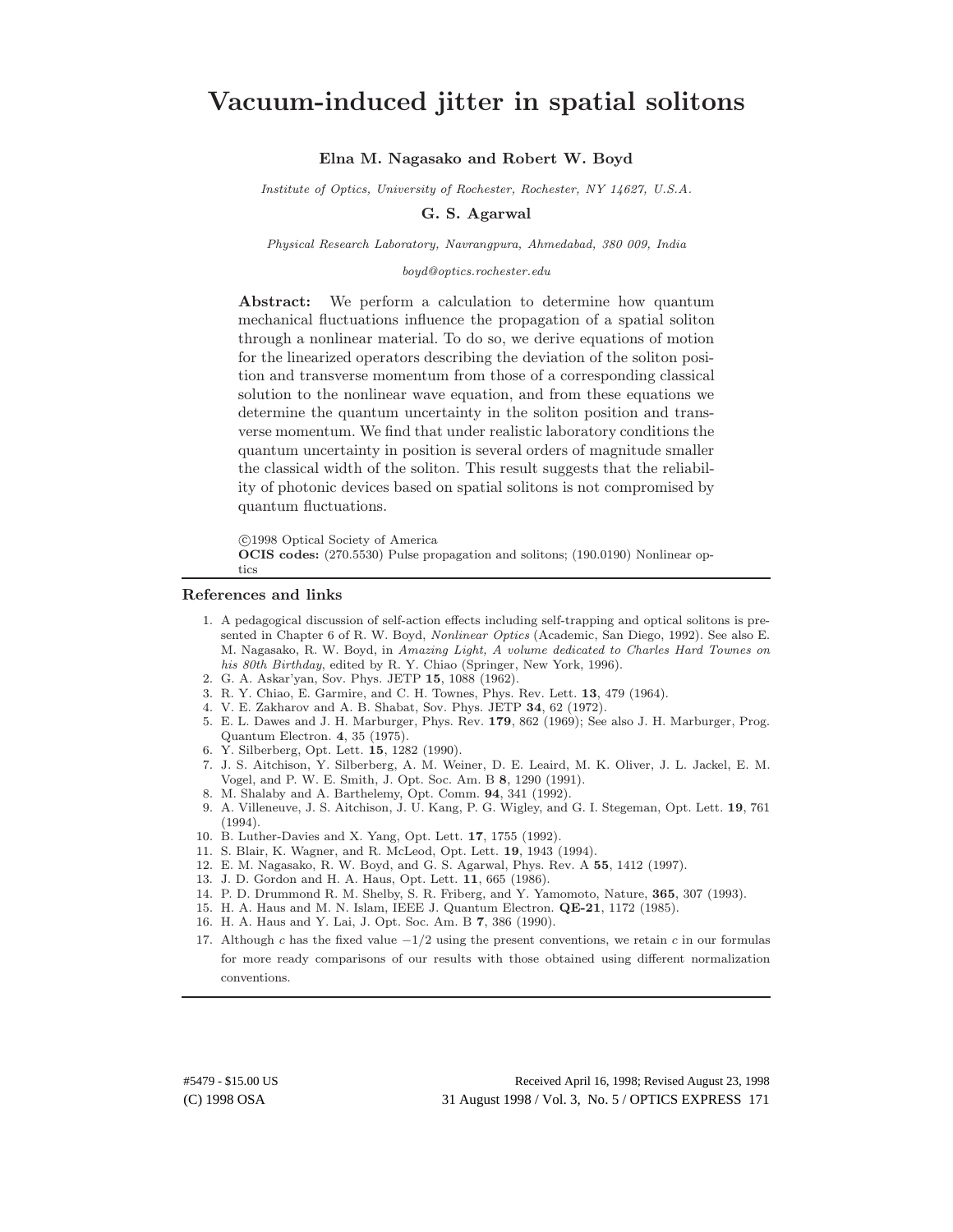# 1. Introduction

Spatial solitons are beams of light that propagate with a constant transverse dimensions as the result of an exact balance between diffraction and self focusing effects [1]. The possibility of such an occurrence was recognized in some of the very early studies of nonlinear optical phenomena [2,3], and the relation between spatial solitons and temporal solitons was elucidated by Zakharov and Shabat [4]. Although the balance between diffraction and self focusing can occur in either one or two transverse dimensions, the equilibrium condition is unstable in the two-dimensional case for a material with a purely third order nonlinear susceptibility [5,6]. Spatial solitons, however, are predicted to be stable and have been observed experimentally in one transverse dimension [7-9], as occurs for instance in the case of propagation through a planar waveguide.

Numerous technological applications based on the properties of spatial solitons have been proposed, including optical interconnects [10], optical logic gates [11], and other optical switching devices. The operational integrity of any such device requires that the spatial jitter in the position of the spatial soliton be held to a minimum. In the present paper, we describe a theoretical investigation of the influence of quantum noise on the propagation of spatial solitons, and in particular derive expressions that allow us to determine the uncertainty in the position of a spatial soliton after propagating through a nonlinear optical medium. As described below, we find that quantum fluctuations can lead to a small but measurable uncertainty in the soliton position. We earlier studied the influence of quantum fluctuations on the initiation of the filamentation process [12].

There is a considerable body of prior work involving the influence of quantum noise on the properties of temporal solitons. Much of this work was motivated by issues associated with the reliability of optical fiber telecommunications systems. For instance, Gordon and Haus [13] have considered the influence of noise associated with the amplification of solitons signal trains in a long-distance telecommunications system. The influence of quantum fluctuations on propagation of solitons through a passive optical fiber system has also been considered, for instance by Drummond and co-workers [14] and by Haus and co-workers [15,16]. The calculation presented in the present paper follows much of the same methodology as that used by Haus and Lai [16] in their treatment of temporal solitons. Our work differs from theirs in that we use the formalism to treat spatial rather than temporal solitons. In addition, we are particularly interested in determining the uncertainty in the transverse soliton position, whereas Haus and Lai used their formalism to treat quadrature squeezing in the transmitted soliton. In addition, we establish some mathematical relations such as the definition of the adjoint operation in the context of the present problem (Appendix A) and we establish the sense in which soliton propagation can be described by the same equations as the quantum mechanical treatment of a free particle (Appendix B).

### 2. Theoretical Formulation

Our theoretical development starts with the nonlinear Schrodinger equation with variation in one transverse spatial dimension

$$
2ik\frac{\partial}{\partial z}A + \frac{\partial^2}{\partial x^2}A + 2k^2\frac{\bar{n}_2}{n_0}|A|^2A = 0,
$$
\n(1)

where the amplitude A is defined according to the convention

$$
E(r,t) = \frac{1}{2}\hat{x}[A(x,z)\exp(i\beta_0 z - i\omega_0 t) + c.c.]
$$
 (2)

#5479 - \$15.00 US Received April 16, 1998; Revised August 23, 1998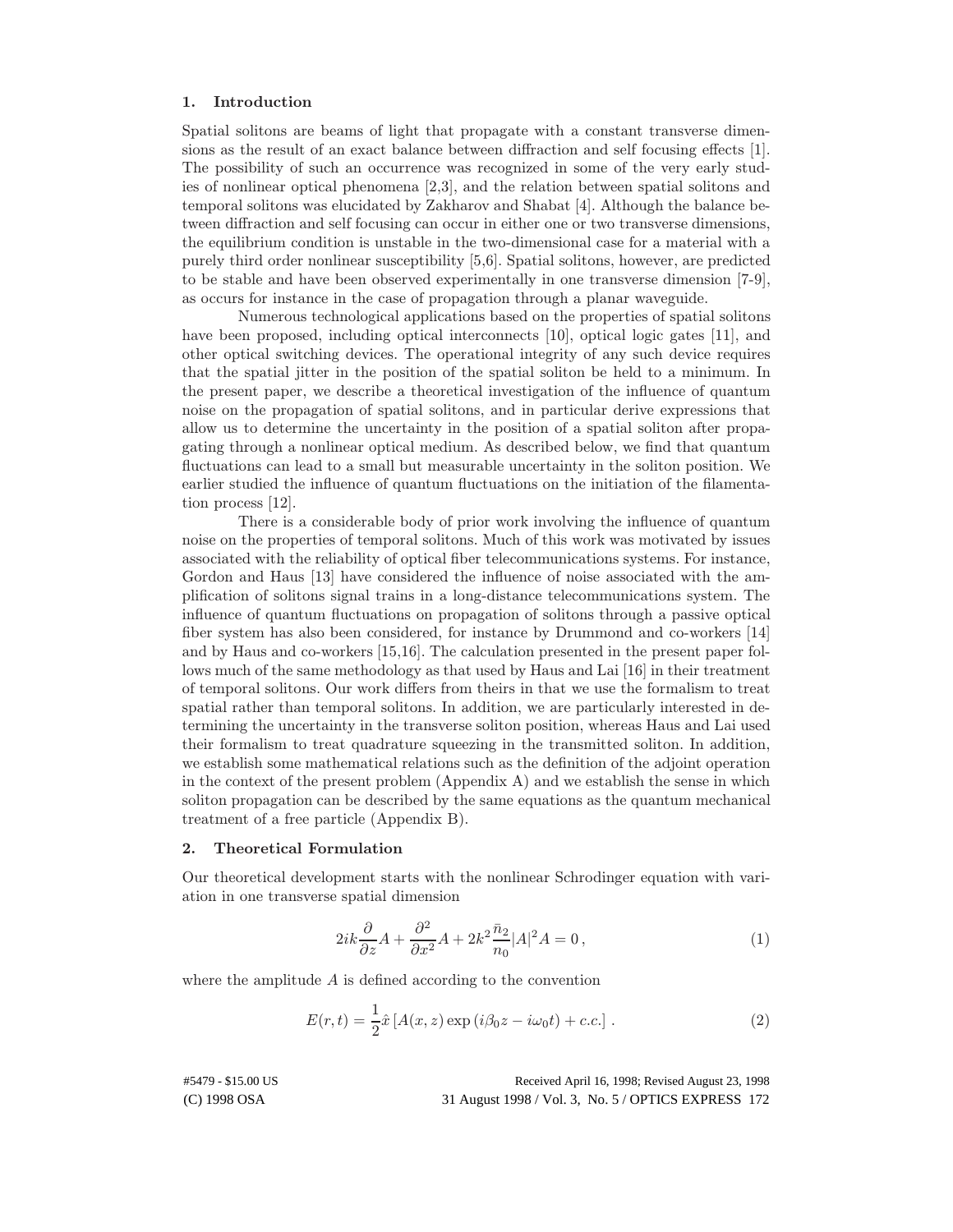We make the change of variables

$$
X = \sqrt{2} kx \qquad Z \equiv kz \qquad c \equiv -1/2
$$
  

$$
\Phi^{(+)} = \frac{A}{\sqrt{n_0/n_2}} \qquad \Phi^{(-)} \equiv (\Phi^{(+)})^* \equiv \frac{A^*}{\sqrt{n_0/n_2}}
$$

where  $\bar{n}_2 = (n_0c/4\pi)n_2$  where  $n_2$  is the usual nonlinear refractive index defined such that  $\Delta n = n_2 I$ . We then find that the nonlinear Schrodinger equation (for the positive frequency part of the field) takes the standard [16] normalized form [17]

$$
i\frac{\partial}{\partial Z}\Phi^{(+)} + \frac{\partial^2}{\partial X^2}\Phi^{(+)} - 2c\left|\Phi^{(+)}\right|^2\Phi^{(+)} = 0.
$$
 (3)

The fundamental soliton solution to this equation is given by

$$
\Phi_0^{(+)}(X, Z) = \frac{N_0|c|^{1/2}}{2} \exp\left[i\frac{N_0^2|c|^2}{4}Z - ip_0^2 Z + ip_0(X - X_0) + i\theta_0\right]
$$
  
sech $\left[\frac{N_0|c|}{2}(X - X_0 - 2p_0 Z)\right]$ , (4)

where the quantity

$$
N_0 = \int \left| \Phi^{(+)}(X,Z) \right|^2 dX
$$

represents the soliton intensity profile integrated over the transverse spatial dimension  $X, \theta_0$  is the soliton phase,  $p_0$  is the transverse soliton momentum, and  $X_0$  is the position of the soliton center.

Let us next consider how the spatial evolution of this soliton solution is influenced by small perturbations in the solitons parameters. To do so, we represent the field amplitude as the sum of the fundamental soliton solution and a small perturbation  $\Psi^{(+)}$ which we treat quantum mechanically:

$$
\hat{\Phi}^{(+)}(X,Z) = \Phi^{(+)}(X,Z) + \hat{\Psi}^{(+)}(X,Z). \tag{5}
$$

We also introduce the negative frequency part of the field operators

$$
\hat{\Psi}^{(-)}(X,Z) = \hat{\Psi}^{(+)}(X,Z)^{\dagger}, \qquad \hat{\Phi}^{(-)}(X,Z) = \hat{\Phi}^{(+)}(X,Z)^{\dagger},
$$

etc. The perturbation is assumed to obey the quantum mechanical commutation relation

$$
\left[\hat{\Psi}^{(+)}(X',Z),\hat{\Psi}^{(-)}(X,Z)\right] = \mathcal{S}\delta(X-X') \qquad \qquad \mathcal{S} = \frac{\hbar ck_0^2 n_2}{2\,\Delta t\,L_y} \,. \tag{6}
$$

where  $\Delta t$  is the response time of the nonlinear response and  $L_y$  is the thickness of the slab waveguide that confines the radiation in the y direction. The form of the coefficient  $\mathcal S$  is obtained by requiring that the total electric field obey the standard field commutation relation and then reducing the problem to one transverse dimension and one frequency component, under the assumptions that the spectrum is essentially uniform over the frequency interval  $1/\Delta t$  and that the field amplitude is essentially constant over the thickness  $L_y$  of the waveguide. By substituting expression (5) into the nonlinear Schrodinger equation (1) and linearizing in the perturbation, the evolution equation for the perturbation

$$
i\frac{\partial}{\partial Z}\hat{\Psi}^{(+)} + \frac{\partial^2}{\partial X^2}\hat{\Psi}^{(+)} + 4|c|\left|\Phi_0^{(+)}\right|^2\hat{\Psi}^{(+)} + 2|c|\left(\Phi_0^{(+)}\right)^2\hat{\Psi}^{(-)} = 0
$$
 (7)

#5479 - \$15.00 US Received April 16, 1998; Revised August 23, 1998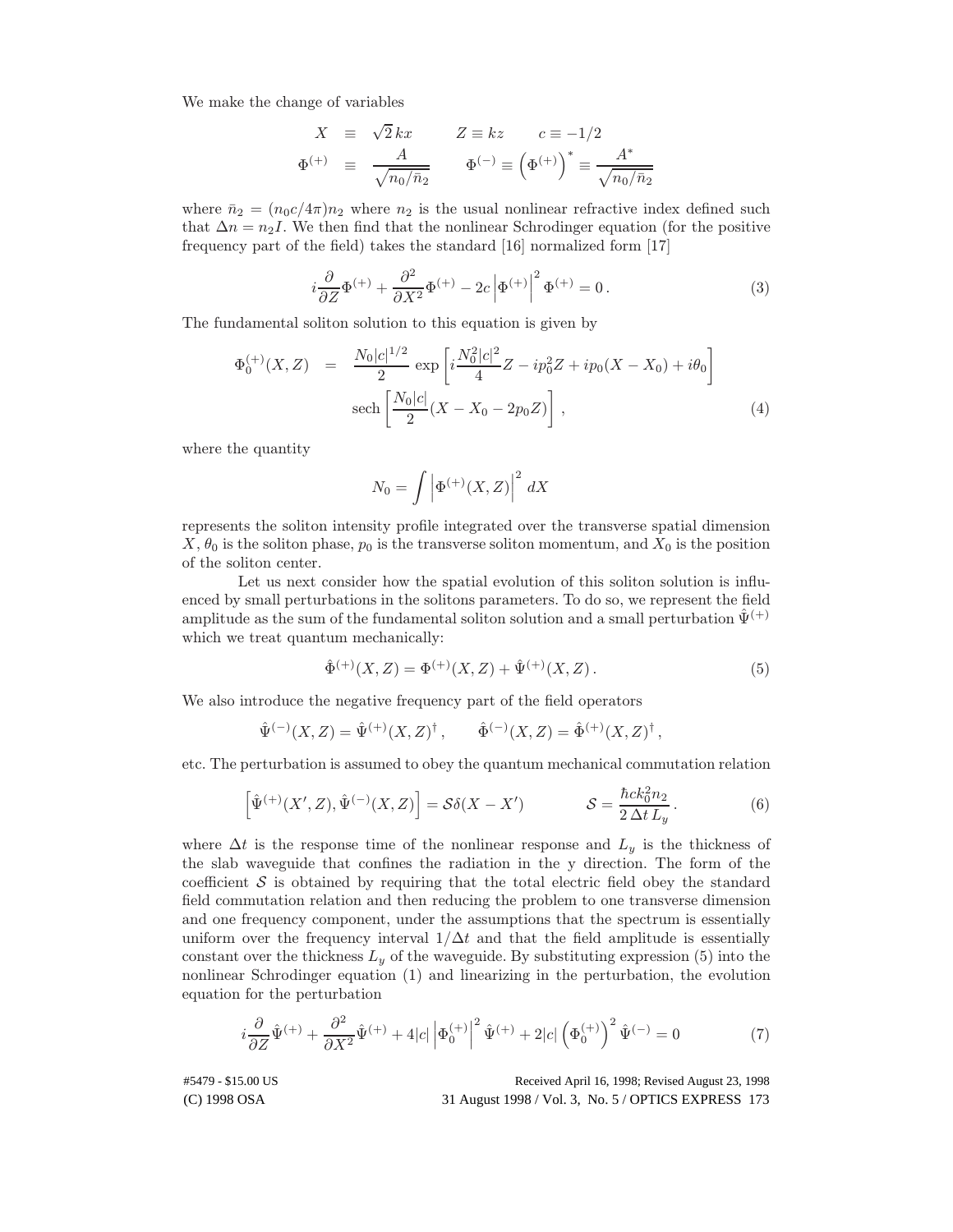is obtained. It has been shown previously [16] that to a good approximation the perturbation  $\hat{\Psi}^{(+)}$  can be represented as the sum of contributions resulting from fluctuations in the four fundamental soliton degrees of freedom:

$$
\hat{\Psi}^{(+)}(X,Z) = \frac{\partial \Phi_0^{(+)}}{\partial N_0} \Delta \hat{N}_0^{(+)} + \frac{\partial \Phi_0^{(+)}}{\partial \theta_0} \Delta \hat{\theta}_0^{(+)} + \frac{\partial \Phi_0^{(+)}}{\partial p_0} \Delta \hat{p}_0^{(+)} + \frac{\partial \Phi_0^{(+)}}{\partial X_0} \Delta \hat{X}_0^{(+)}.
$$
 (8)

In writing this equation in the form shown, we have ignored the continuum contribution to the perturbation. The derivatives which form the coefficients of the fluctuation operators in this expression are also solutions of Eq. (7). These solutions can be denoted by

$$
\Psi_j^{(+)}(X,Z) = \frac{\partial \Phi_0^{(+)}(X,Z)}{\partial j_0},\tag{9}
$$

where  $j = N, \theta, p$  and X and are given explicitly by

$$
\Psi_N^{(+)}(X, Z) = \left[\frac{1}{N_0} + i\frac{N_0|c|^2}{2}Z - \frac{c}{2}X\tanh\left(\frac{N_0|c|^2}{2}X\right)\right]\Phi_0^{(+)}(X, Z),
$$
  
\n
$$
\Psi_\theta^{(+)}(X, Z) = i\Phi_0^{(+)}(X, Z),
$$
  
\n
$$
\Psi_p^{(+)}(X, Z) = \left[iX + N_0|c|Z\tanh\left(\frac{N_0|c|}{2}X\right)\right]\Phi_0^{(+)}(X, Z),
$$
  
\n
$$
\Psi_X^{(+)}(X, Z) = \left[\frac{N_0|c|}{2}\tanh\left(\frac{N_0|c|}{2}X\right)\right]\Phi_0^{(+)}(X, Z).
$$
\n(10)

Using the derivative solutions  $\Psi_j^{(+)}(X,Z)$  as well as their adjoints  $\underline{\Psi}_j^{(+)}(X,Z)$ (see Appendix A for a description of the adjoint operation in the present context), we can now invert the expansion of the perturbation operator  $\hat{\Psi}^{(+)}$  to give the individual fluctuation operators as follows :

$$
\Delta \hat{N}_0 = -\int \left[ \underline{\Psi}_{\theta}^{(-)}(X,0)\hat{\Psi}^{(+)}(X,0) + \underline{\Psi}_{\theta}^{(+)}(X,0)\hat{\Psi}^{(-)}(X,0) \right] dX ,
$$
  
\n
$$
\Delta \hat{\theta}_0 = \int \left[ \underline{\Psi}_{N}^{(-)}(X,0)\hat{\Psi}^{(+)}(X,0) + \underline{\Psi}_{N}^{(+)}(X,0)\hat{\Psi}^{(-)}(X,0) \right] dX ,
$$
  
\n
$$
\Delta \hat{p}_0 = \frac{1}{N_0} \int \left[ \underline{\Psi}_{X}^{(-)}(X,0)\hat{\Psi}^{(+)}(X,0) + \underline{\Psi}_{X}^{(+)}(X,0)\hat{\Psi}^{(-)}(X,0) \right] dX , \qquad (11)
$$
  
\n
$$
\Delta \hat{X}_0 = -\frac{1}{N_0} \int \left[ \underline{\Psi}_{p}^{(-)}(X,0)\hat{\Psi}^{(+)}(X,0) + \underline{\Psi}_{p}^{(+)}(X,0)\hat{\Psi}^{(-)}(X,0) \right] dX .
$$

Here

$$
\Delta \hat{N}_0 = \Delta \hat{N}_0^{(+)} + \Delta \hat{N}_0^{(-)} = \Delta \hat{N}_0^{(+)} + H.c.
$$

represents the complete (i.e. Hermitian) fluctuation operator, and  $\Delta \hat{N}_0^{(+)}$  its positive frequency part, and so on. Eqs. (11) can be verified by direct calculation making use of Eqs. (8) and (10). Note that these are the fluctuation operators relevant to the entrance plane to the material. Using these expressions, the following commutation relationships involving the fluctuation operators can be calculated:

$$
\begin{bmatrix}\n\Delta \hat{N}_0, \Delta \hat{\theta}_0\n\end{bmatrix} = iS
$$
\n
$$
\begin{bmatrix}\n\Delta \hat{X}_0, N_0 \Delta \hat{p}_0\n\end{bmatrix} = iS.
$$
\n(12)

#5479 - \$15.00 US Received April 16, 1998; Revised August 23, 1998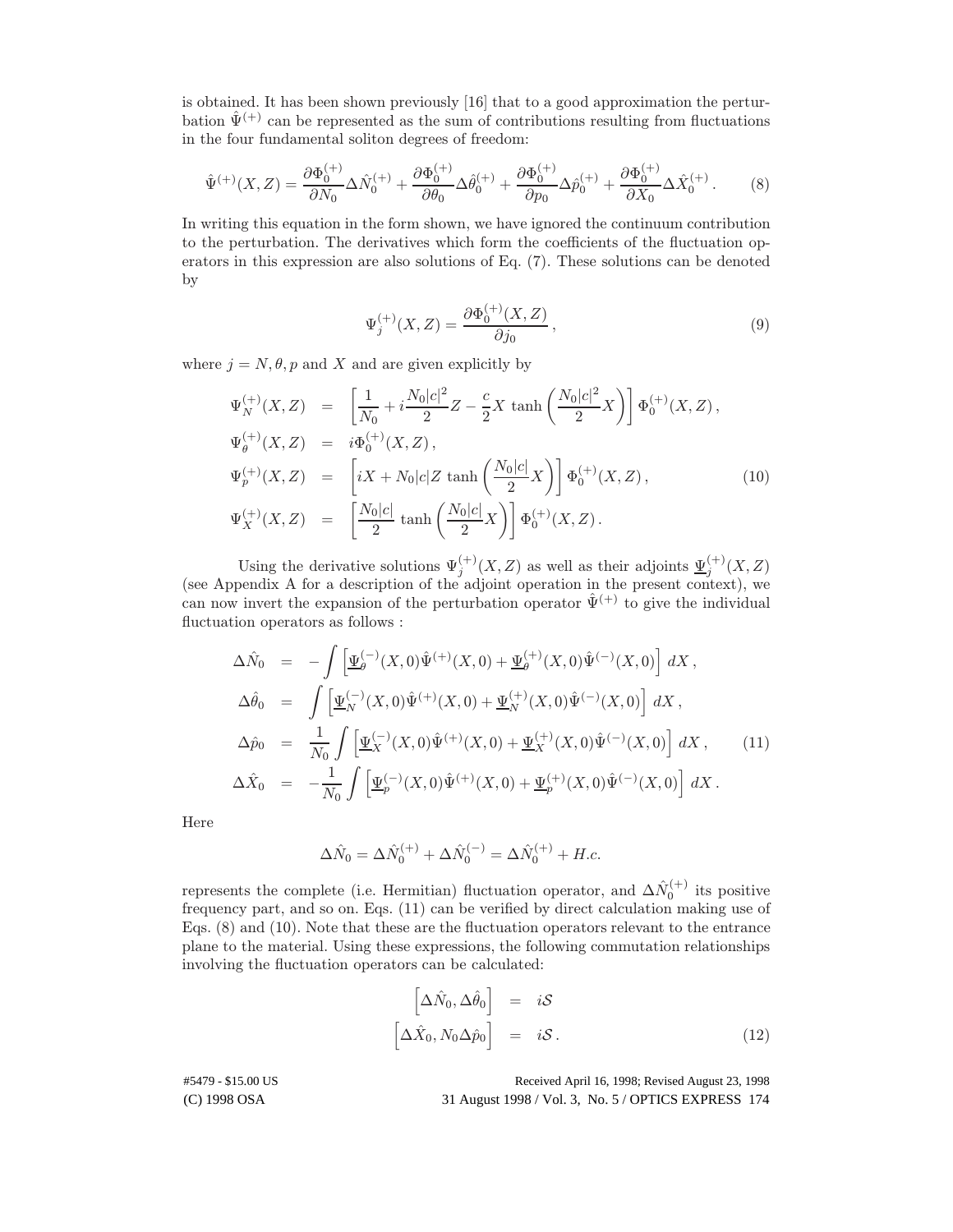These commutation relations are consistent with the view that the pair  $\Delta\hat{N}_0$  and  $\Delta\hat{\theta}_0$ and the pair  $\Delta \hat{X}_0$  and  $N_0 \Delta \hat{p}_0$  form conjugate operator pairs, and lead to uncertainty relations between the conjugate quantities. We shall see below (Eq. (22)) that the parameter  $N_0$  is typically smaller than unity, with the consequence that uncertainty relation expressed in terms of position  $\Delta X_0$  and momentum  $\Delta \hat{p}_0$  (without the factor of  $N_0$ ) predicts a quantum mechanical uncertainty increased over the single particle case by a factor of  $1/N_0$ .

The fluctuation operators at any position  $Z$  within the interaction region can be determined similarly. For simplicity, we consider only the case of a soliton propagating along the Z axis, that is, we set  $p_0$  and  $X_0$  equal to zero. We then obtain the results

$$
\Delta \hat{N}(Z) = -\int \left[ \underline{\Psi}_{\theta}^{(-)}(X,0) \exp\left(-i\frac{N_0^2|c|^2 Z}{4}\right) \hat{\Psi}^{(+)}(X,Z) \right. \left. + \underline{\Psi}_{\theta}^{(+)}(X,0) \exp\left(i\frac{N_0^2|c|^2 Z}{4}\right) \hat{\Psi}^{(-)}(X,Z) \right] dX ,
$$
\n
$$
\Delta \hat{\theta}(Z) = \int \left[ \underline{\Psi}_{N}^{(-)}(X,0) \exp\left(-i\frac{N_0^2|c|^2 Z}{4}\right) \hat{\Psi}^{(+)}(X,Z) \right. \left. + \underline{\Psi}_{N}^{(+)}(X,0) \exp\left(i\frac{N_0^2|c|^2 Z}{4}\right) \hat{\Psi}^{(-)}(X,Z) \right] dX ,
$$
\n
$$
\Delta \hat{p}(Z) = \frac{1}{N_0} \int \left[ \underline{\Psi}_{X}^{(-)}(X,0) \right.
$$
\n
$$
\exp\left(-i\frac{N_0^2|c|^2 Z}{4}\right) \hat{\Psi}^{(+)}(X,Z) \n+ \underline{\Psi}_{X}^{(+)}(X,0) \exp\left(i\frac{N_0^2|c|^2 Z}{4}\right) \hat{\Psi}^{(-)}(X,Z) \right] dX ,
$$
\n
$$
\Delta \hat{X}(Z) = -\frac{1}{N_0} \int \left[ \underline{\Psi}_{p}^{(-)}(X,0) \exp\left(-i\frac{N_0^2|c|^2 Z}{4}\right) \hat{\Psi}^{(+)}(X,Z) \right. \n+ \underline{\Psi}_{p}^{(+)}(X,0) \exp\left(i\frac{N_0^2|c|^2 Z}{4}\right) \hat{\Psi}^{(-)}(X,Z) \right] dX .
$$

We mentioned above in connection with Eqs. (12) that  $\Delta \hat{X}_0$  and  $N_0\Delta \hat{p}_0$  obey quantum mechanical commutation relations. Moreover, we show in Appendix B that the soliton position fluctuation operator  $\Delta \hat{X}$  and momentum fluctuation operator  $\Delta \hat{p}$ obey the equations

$$
\frac{d}{dZ}\Delta\hat{p} = 0
$$
\n
$$
\frac{d}{dZ}\Delta\hat{X} = 2\Delta\hat{p},
$$
\n(14)

which are the quantum mechanical equations of motion for a free particle with the formal substitution  $Z \to t$ . The factor of 2 in the second of Eqs. (14) results as a consequence of the particular conventions used in this calculation. These equations can be integrated to express the output fluctuations in terms of the input fluctuations as follows

$$
\Delta \hat{p}(Z) = \Delta \hat{p}_0 \n\Delta \hat{X}(Z) = \Delta \hat{X}_0 + 2 \Delta \hat{p}_0 Z.
$$
\n(15)

We can now use these results to determine the quantum mechanical uncertainty in the position of the soliton and to determine how this uncertainty changes with propagation distance Z. As before, we consider the case of a soliton propagating along the Z axis, that is, we set  $p_0$  and  $X_0$  equal to zero. Then through use of Eqs. (11) we find that the

(C) 1998 OSA 31 August 1998 / Vol. 3, No. 5 / OPTICS EXPRESS 175 #5479 - \$15.00 US Received April 16, 1998; Revised August 23, 1998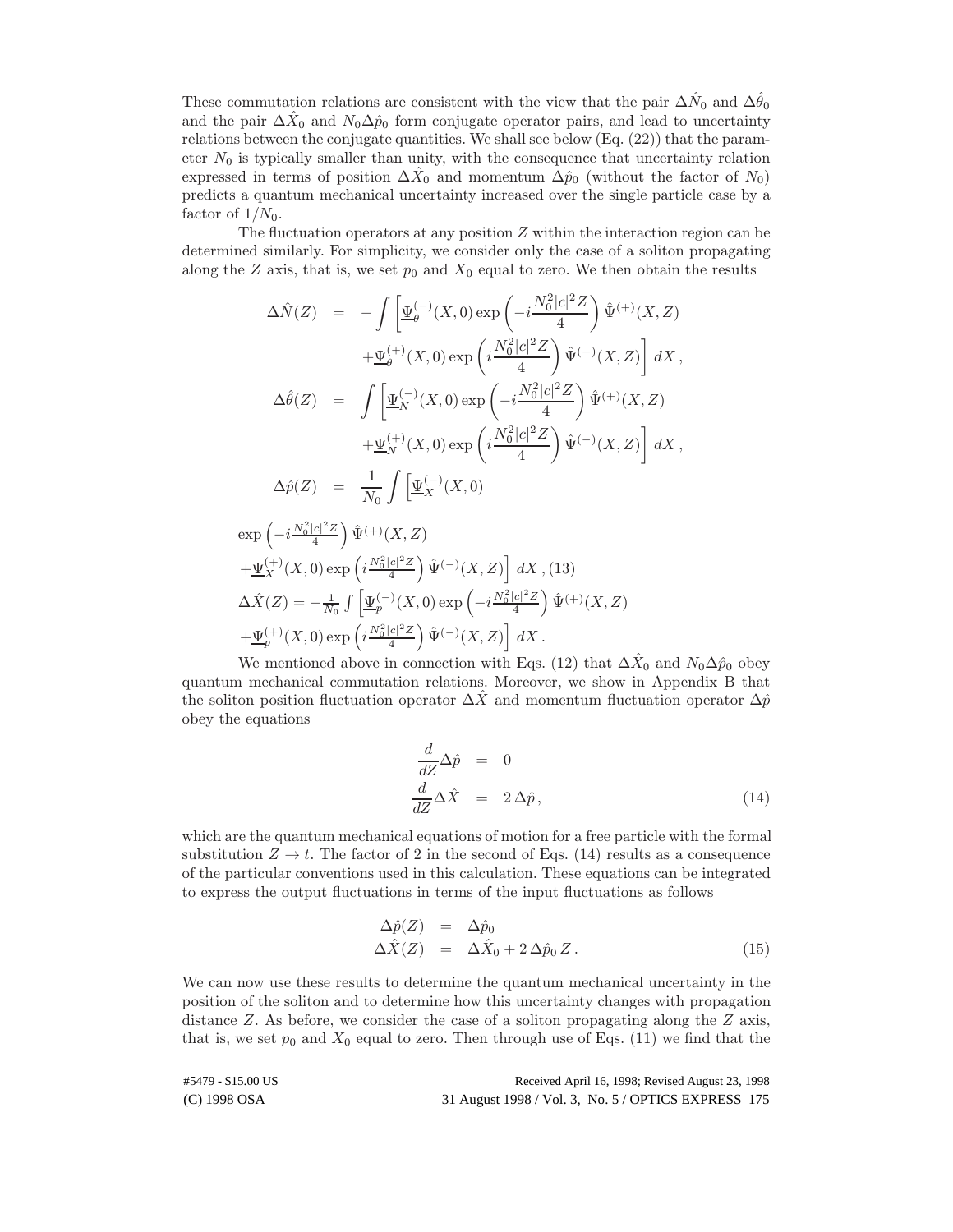initial uncertainties in the soliton position and momentum, that is, the uncertainties at the entrance plane  $(Z = 0)$  are given by

$$
\left\langle \Delta \hat{X}_0^2 \right\rangle = \frac{\pi^2 \mathcal{S}}{3N_0^3 |c|^2} \tag{16}
$$

and

$$
\left\langle \Delta \hat{p}_0^2 \right\rangle = \frac{N_0 |c|^2 \mathcal{S}}{12} \,. \tag{17}
$$

We can then use the result of the second of the Eqs.  $(15)$ , to find that the uncertainty at some arbitrary point  $Z$  in the material is given by

$$
\langle \Delta X^2(Z) \rangle = \frac{\pi^2 \mathcal{S}}{3N_0^3|c|^2} + \frac{N_0|c|^2 \mathcal{S}}{3}Z^2. \tag{18}
$$

We next express these results in terms of physical, i.e. non normalized units. To do so, we first note that the fundamental soliton solution to the non-normalized equation (1) for the propagation of a spatial soliton of width  $w$  along the  $z$  axis is

$$
A(z) = A_{peak} \text{ sech}\left(\frac{x}{w}\right) \exp\left(i\frac{z}{2kw^2}\right) \tag{19}
$$

where

$$
A_{peak} = \frac{1}{kw} \sqrt{\frac{n_0}{2\bar{n}_2}}.
$$
\n(20)

Note that the maximum change in refractive index

$$
\Delta n = \frac{1}{2} \bar{n}_2 A_{peak}^2
$$

is given by

$$
\Delta n = \frac{n_0}{2k^2 w^2} \,. \tag{21}
$$

By comparison of Eq. (19) with Eq. (4), with  $p_0$ ,  $X_0$ , and  $\theta_0$  set equal to zero, we find that the parameter  $N_0$  of the normalized solution is given by

$$
N_0 = \frac{2}{kw} \,. \tag{22}
$$

Through use of Eqs. (18) through (22), and the variable change used in writing Eq. (3), we finally find that the mean squared position uncertainty in physical units can be expressed as

$$
\langle \Delta x^2(z) \rangle = \frac{\pi^2 \mathcal{S}(kw)w^2}{12} + \frac{\mathcal{S}}{12(kw)} z^2.
$$
 (23)

# 3. Discussion and Conclusions

Eq. (23) presents the primary result of the present calculation. We recall that this calculation is based on a linearization assumption, and thus strictly speaking its limits of validity require that the second term on the right hand side of this equation be much smaller than the first. Thus Eq.  $(23)$  is accurate for propagation distances that satisfy

| #5479 - \$15.00 US | Received April 16, 1998; Revised August 23, 1998    |
|--------------------|-----------------------------------------------------|
| (C) 1998 OSA       | 31 August 1998 / Vol. 3, No. 5 / OPTICS EXPRESS 176 |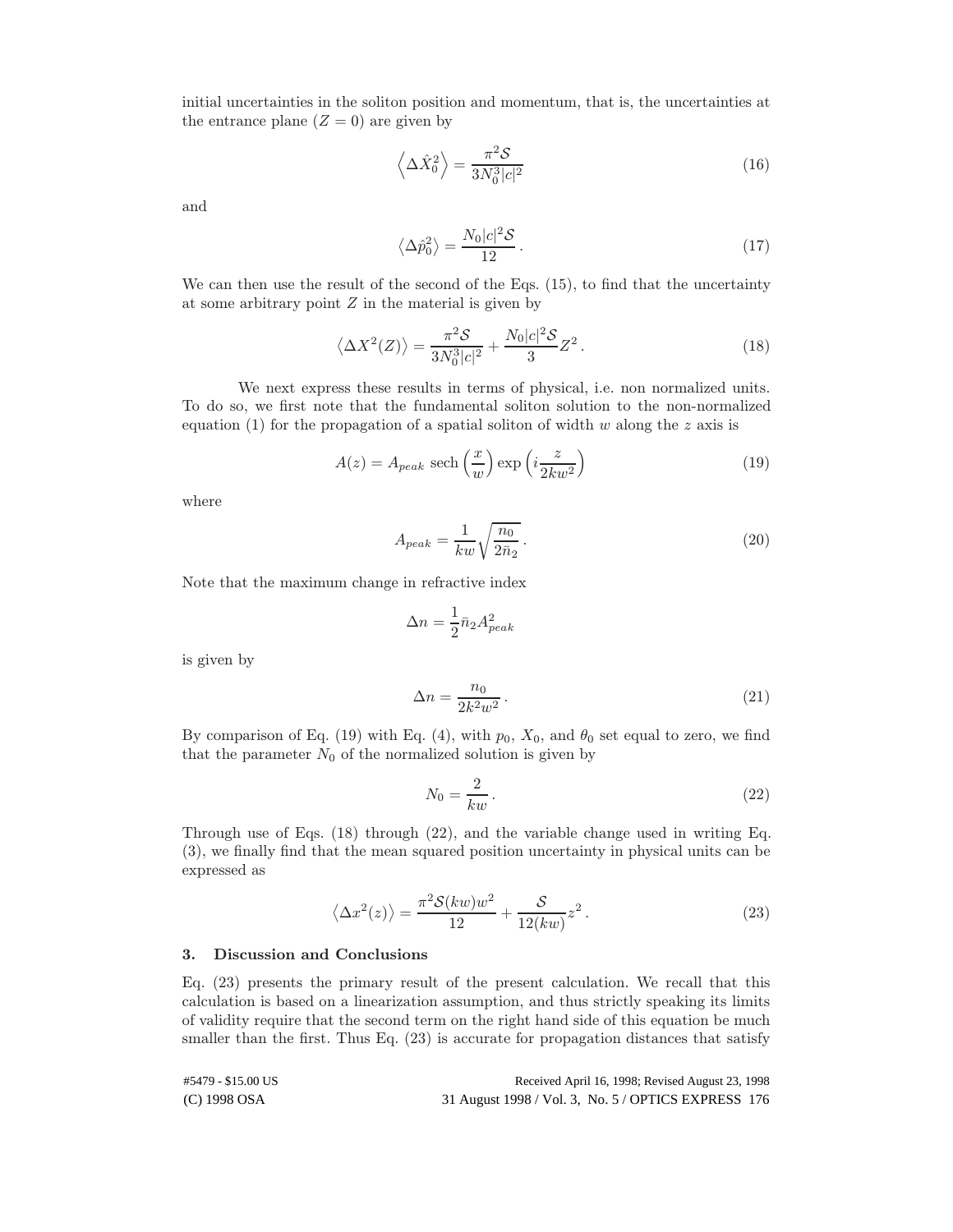the inequality  $z \ll \pi k w^2/2$ . For any value of z that satisfies this condition, including  $z = 0$ , the uncertainty in position is dominated by the first term. Under these conditions, the fractional uncertainty in soliton position will be given approximately as

$$
\frac{(\Delta x)_{rms}}{w} \approx \sqrt{\frac{\pi^2}{12} S k w}.
$$

We can evaluate this expression under typical laboratory conditions. We asssume that that  $k_0 = 1.3 \times 10^5$  cm<sup>-1</sup>, corresponding to a wavelength of 0.5  $\mu$ m, and that w and  $L_y$ are both of the order of 50  $\mu$ m. Material parameters enter into the calculation as the ratio  $n_2/\Delta t$ . This ratio tends to be nearly constant for most nonlinear optical materials, because materials that display a large nonlinear respone tend to be slow. One of the largest values of this ratio occurs for the conjugated polymers, for which  $n_2$  can be as large as  $3 \times 10^{-12}$ cm<sup>2</sup>/W and for which the response time  $\Delta t$  is believed to be as short as 10 fs. We then find that  $(\Delta x)_{rms}/w \approx 10^{-3}$ , which is at best barely measurable in the laboratory. Of course, the predicted fractional uncertainty in soliton position would be larger if calculated for a material with a larger value of  $n_2/\Delta t$ . Note also that Eq. (23), if extrapolated to values of z outside of its demonstrated limits of validity, predicts a linear increase in the fractional uncertainly in soliton position with increasing propagation distance z. It is not clear at present what the accurately predicted uncertainty would be under these conditions.

In summary, we have presented an analysis of the influence of quantum mechanical zero-point fluctuations on the propagation of spatial solitons, and have found that these fluctuations can lead to an uncertainty in the transverse position of the soliton. For most realistic conditions with currently available materials, this predicted fractional uncertainty is at best one part in  $10<sup>3</sup>$  and consequently is barely experimentally observable. However, the fractional uncertainty could be considerabley larger through use of materials with a larger nonlinear respponse or under conditions that lie outside of the validity of the present theory. These larger fractional encertainties in soliton position could have considerable importance for the construction of optical switching devices that rely on the properties of spatial solitons.

#### 4. Acknowledgments

This work was supported by NSF grants INT 9712760 and ECS 9223726, by a US Army URI award, and by the sponsors of the University of Rochester's Center for Electronic Imaging Systems. We thank G-L Oppo for converting this manuscript into LaTex, and we thank an unknown referee for insightful comments regarding our manuscript.

## Appendix A

In this appendix, we present a discussion of the concept of the adjoint to the classical solution of the linearized propagation equation (7). First, we note that any two classical solutions  $\Psi_1^{(+)}(X,Z)$  and  $\Psi_2^{(+)}(X,Z)$  to Eq. (7) must obey the equations

$$
i\frac{\partial \Psi_1^{(+)}}{\partial Z} = -L\Psi_1^{(+)} - 2c \left(\Phi_0^{(+)}\right)^2 \Psi_1^{(-)}
$$
  

$$
i\frac{\partial \Psi_2^{(+)}}{\partial Z} = -L\Psi_2^{(+)} - 2c \left(\Phi_0^{(+)}\right)^2 \Psi_2^{(-)}
$$
 (24)

where the operation  $L$  is defined as

$$
L \equiv \frac{\partial^2}{\partial X^2} + 4c\left|\Phi_0^{(+)}\right|^2\,.
$$

#5479 - \$15.00 US Received April 16, 1998; Revised August 23, 1998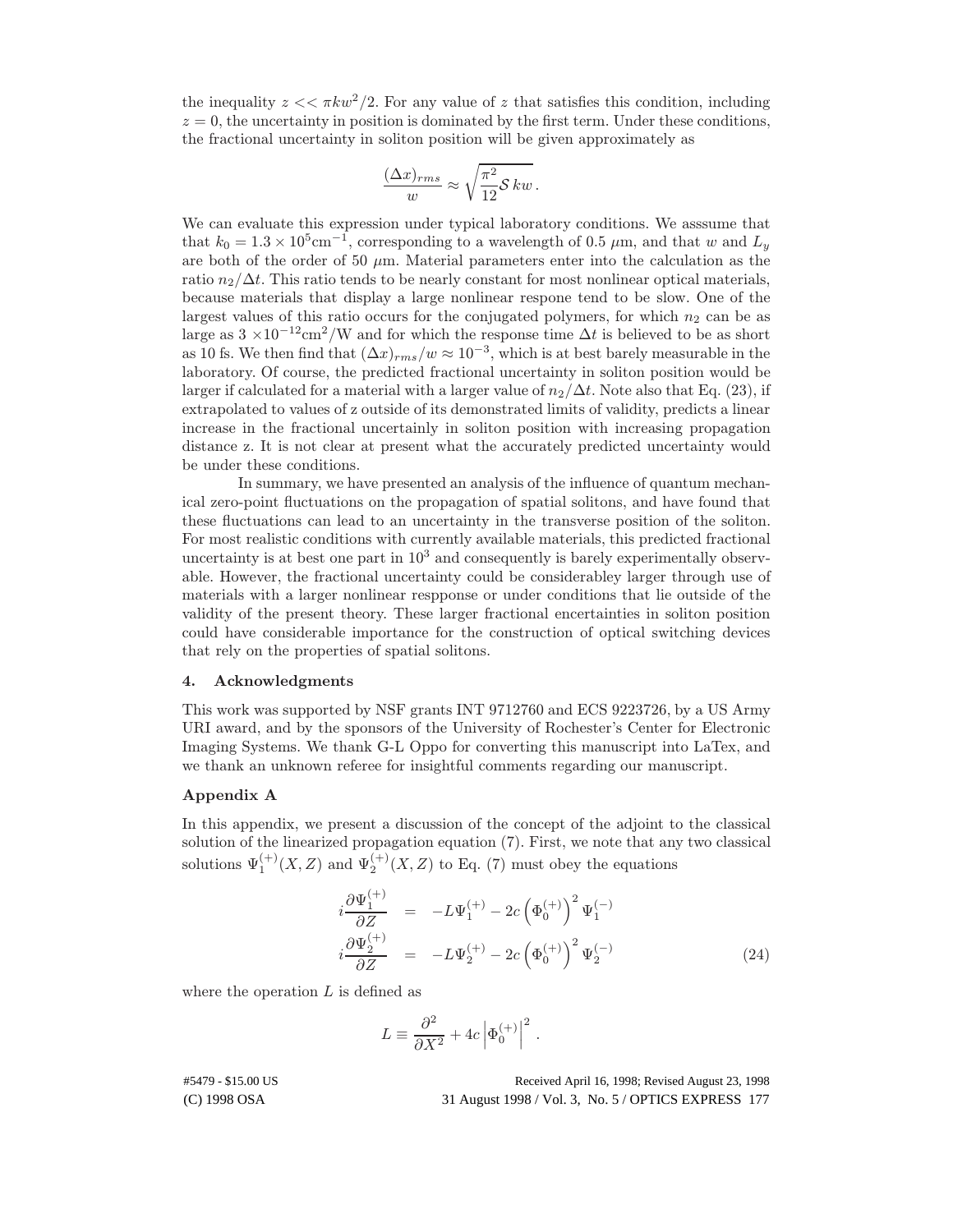By combining the first equation (24) with the complex conjugate of the second, the following relation can be deduced by direct computation:

$$
i\int \frac{\partial \left(\Psi_1^{(+)}\Psi_2^{(-)}\right)}{\partial Z} dX = \int \left[ -\Psi_2^{(-)}L\Psi_1^{(+)} + \Psi_1^{(+)}L\Psi_2^{(-)} - 2c\left(\Phi_0^{(+)}\right)^2\Psi_1^{(-)}\Psi_2^{(-)} + 2c^*\left(\Phi_0^{(-)}\right)^2\Psi_2^{(+)}\Psi_1^{(+)} \right] dX.
$$
 (25)

We can simplify this equation to give

$$
i\frac{\partial}{\partial Z} \int \left( \Psi_1^{(+)} \Psi_2^{(-)} \right) dX = \int \left[ -2c \left( \Phi_0^{(+)} \right)^2 \Psi_1^{(-)} \Psi_2^{(-)} + 2c^* \left( \Phi_0^{(-)} \right)^2 \Psi_2^{(+)} \Psi_1^{(+)} \right] dX.
$$
 (26)

In this form, it is clear that the addition of this equation with its complex conjugate gives zero, that is,

$$
\frac{\partial}{\partial Z} \left[ \int \Psi_1^{(+)} \left( i \Psi_2^{(-)} \right) dX + c.c. \right] = 0. \tag{27}
$$

If we now define the adjoint of  $\Psi_i^{(+)}$  by the relation

$$
\underline{\Psi}_i^{(+)}(X,Z) = i\Psi_i^{(+)}(X,Z)\,,\tag{28}
$$

we find that Eq. (27) can be rewritten as

$$
\frac{\partial}{\partial Z} \left[ \int \left( \Psi_2^{(+)}(X, Z) \underline{\Psi}_2^{(-)}(X, Z) \right) dX + c.c. \right] = 0. \tag{29}
$$

This result shows that in the context of the present problem  $\underline{\Psi}_{i}^{(+)}$  may be considered to be the adjoint of  $\Psi_i^{(+)}$  because it expresses the fact that the inner product of two quantities remains invariant upon propagation. This of course is not the usual definition of the adjoint operation. The adjoint is usually defined within the context of an eigenvalue problem. In such a circumstance, the functions  $\Psi_1^{(+)}(X,Z)$  and  $\Psi_2^{(+)}(X,Z)$  would have the form

$$
\Psi_i^{(+)}(X, Z) = f_i(X) \exp(-iE_i Z)
$$
\n(30)

where  $f_i(X)$  is the eigenfunction and  $E_i$  is the eigenvalue. If this form is substituted into Eq. (29) we find that the equation is satisfied for  $E_1 \neq E_2$  if

$$
\int f_1(X) f_2^*(X) \, dX = 0 \,, \tag{31}
$$

which is the usual definition of the adjoint operation.

# Appendix B

In this appendix we prove the basic relations (14) which show that the propagation of a spatial soliton can be described in terms of the quantum mechanical equations of motion of a free particle. Through use of the third of Eqs. (13) and the last of the definitions (10) for  $\Psi_X^{(+)}(X,Z)$ , we find that  $\Delta \hat{p}(Z)$  can be written as

$$
\Delta \hat{p}(Z) = \frac{1}{N_0} \int \underline{\Psi}_X^{(+)}(X, Z)^* \hat{\Psi}^{(+)}(X, Z) dX \tag{32}
$$

#5479 - \$15.00 US Received April 16, 1998; Revised August 23, 1998